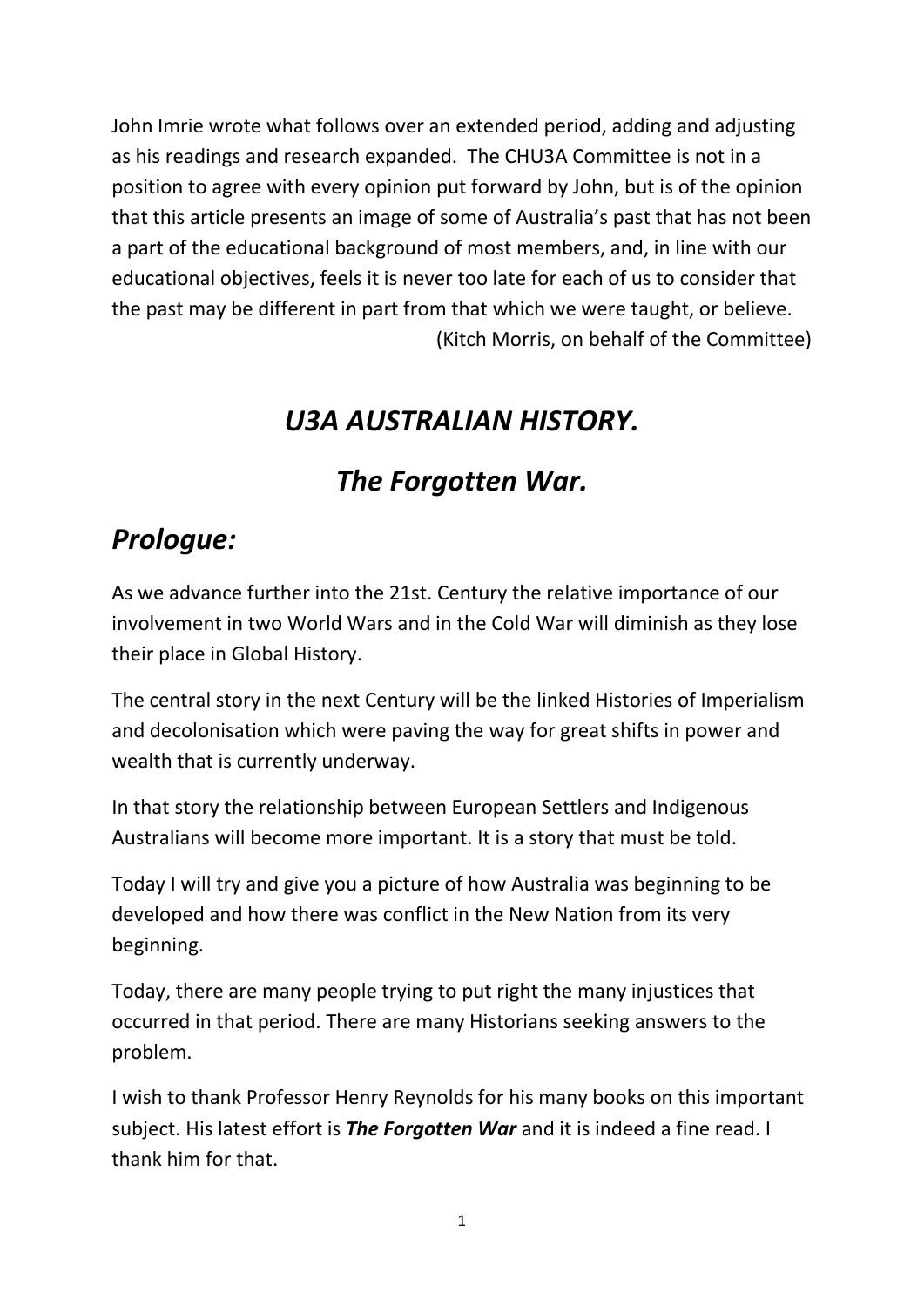This is a subject that many Australians do not wish to hear about and do not want to see discussion on the subject.

As intelligent, interested Australians I ask that you hear my words and then make up your own minds about it all.

John Imrie 2021

## *The Forgotten War.*

In 1901 the new Nation of Australia came into being when the States, which were separate British Colonies, reluctantly merged into a Federation. It was to be a White Nation ruled from Britain by a Colonial Government.

There would be no mention in the new Constitution of the Aboriginal population who had occupied the Country for over 40,000 years.

Our Founding Fathers had decided that the Aboriginal population would die out by 1930.

In 1914, the new Nation would go to War as part of Britain. This was to be a new experiment to test the manhood of Australia's young men. It would prove that they were equal or even better than the young men of Britain and the rest of the World.

In 1919, with 64,000 dead and 250,000 wounded, mentally and physically, you must decide if the experiment proved anything.

In 1939 Australia was once again at War supporting Britain and surely, this time, we would show just what we were made of.

In 1946 we forgot about War and looked towards Peace but by 1994 we began to think about how we could remember past Wars and we began a programme to remember the Men and Women who had served in Australia's Wars since 1885. We have become swept up in a carnival of commemoration which will climax in 2015 with the 100 year Centenary of the Landing at Gallipoli.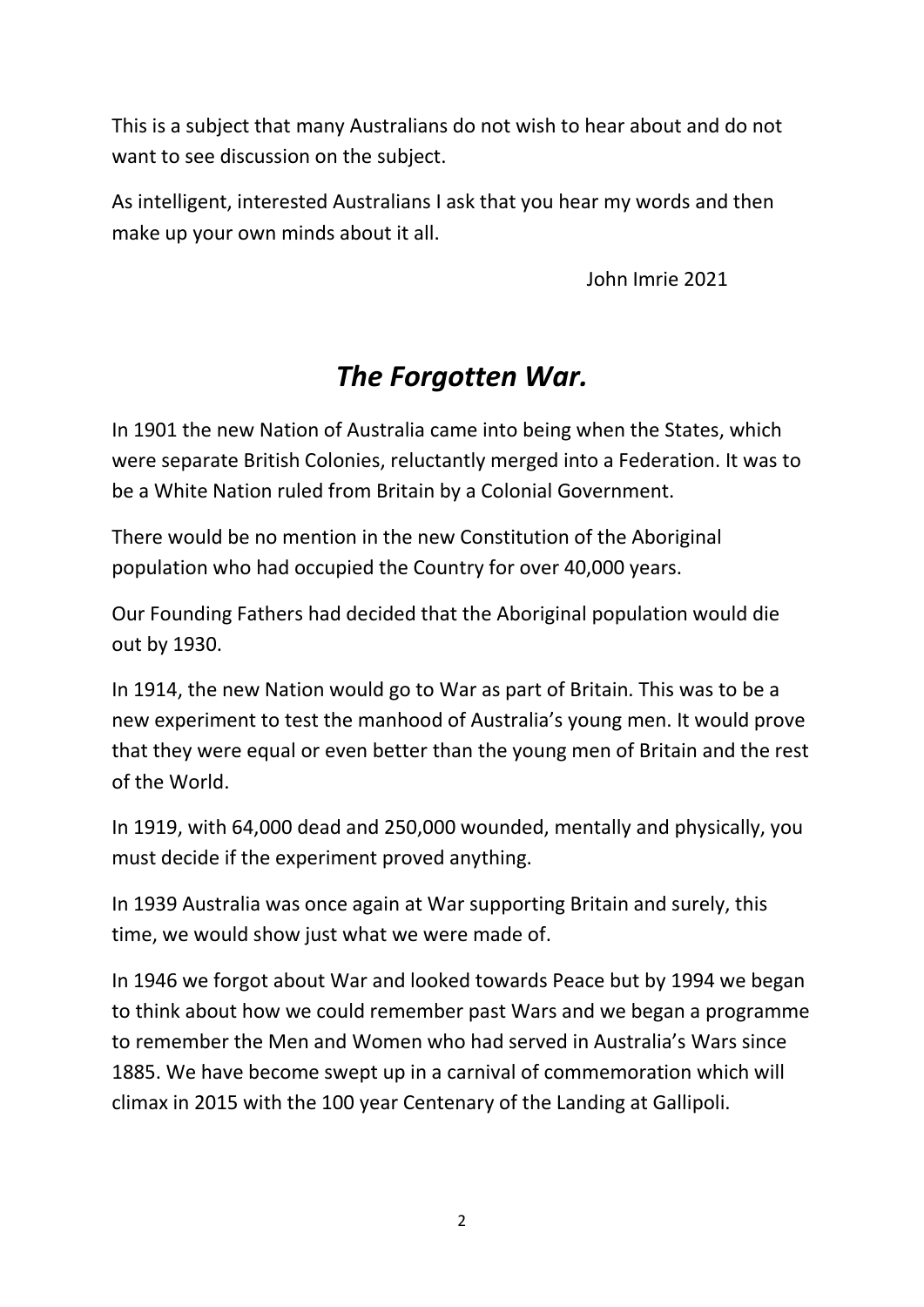The young people who were born after 1950 have not experienced a major War and must be encouraged to accept that Bravery on the Battlefield outshines the achievements made in civil society.

The Warrior not the Statesman has become the paragon of National achievement.

As all of this has been taking place we have had the conflict between the Aboriginal People and the White Settlers in Australia airbrushed out of our History.

We have been told that the White Settlement of our Nation in the 1800's was achieved without violence and there is not a stain on the way our Nation came into being.

Few Australians know about the frontier violence and the armed conflict that accompanied our pioneer Settlers who opened up the new Continent in this period.

It was a war that went on for over 100 years.

Today, we have our Military Parades with Bands Playing and Flags flying. We encourage former enemies to march with us.

The Tribal Warrior with his spears and clubs in not welcome at these parades.

We prefer to honour and remember the Wars that were fought far away in another person's Country.

We are only just beginning to be aware that the 1942 Battle to save our Nation at Kokoda is worth remembering.

Today we are starting to read about the role played by Aborigines who served in our Armed Forces in all of our Wars. These men and women are being remembered with the reverence that they deserve.

Aborigines who fought against the White men to stop him from taking away their land are not to be remembered with reverence.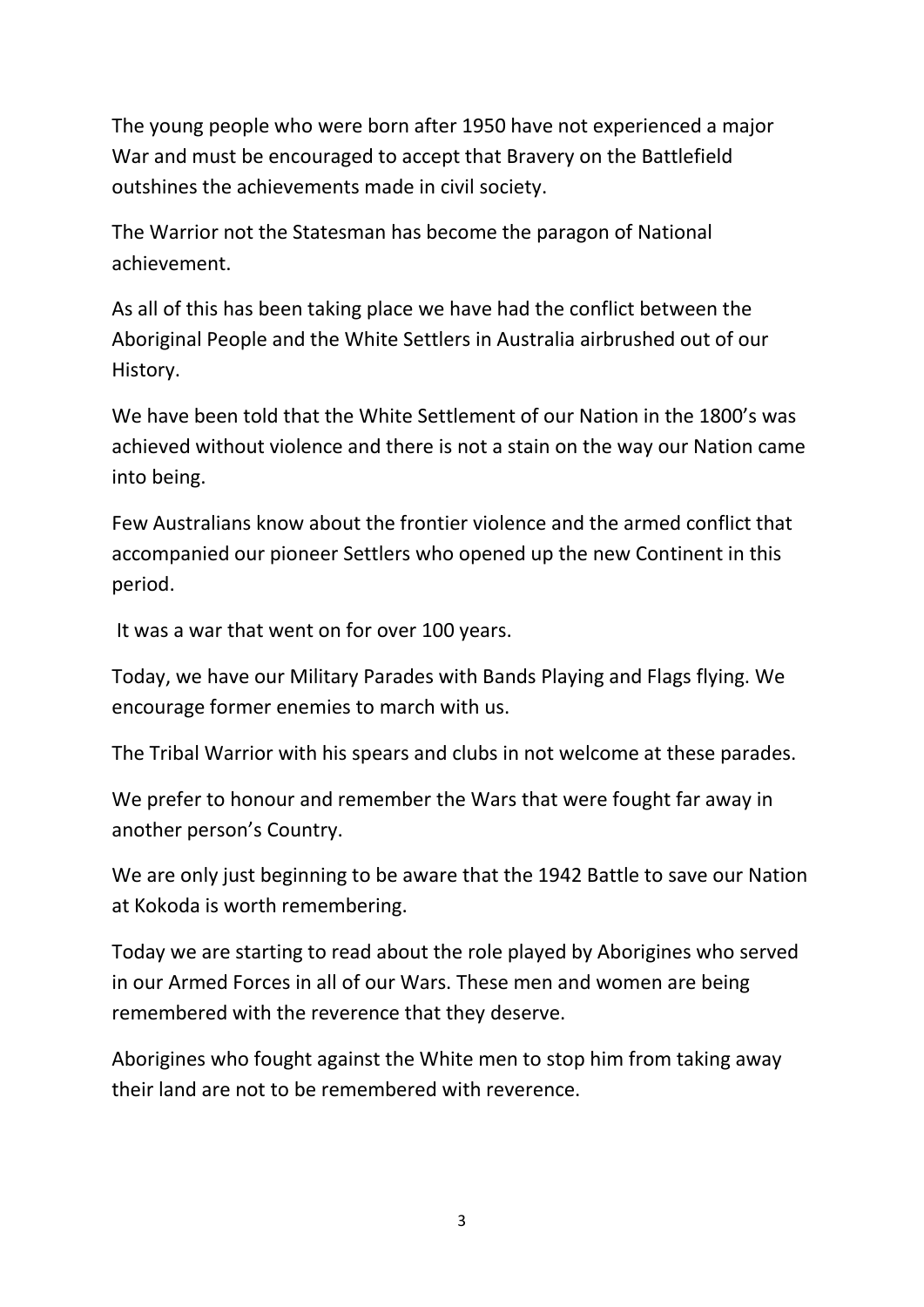As we move into the next century the importance of the role played by Australia in the two World Wars and in the Cold War will become less significant.

I believe that the History of the conflict between the White Settler and the Aboriginal Nation will become more important. As our devotion to London and Washington fades away and we become more a part of Asia, we will see that Asian and Aboriginal History will be more important.

The History of the War fought on Australia's frontiers in the 1880's will play an important role in how we are seen in the New World.

Today, we do not think of this period as –a War- but our Colonial Settlers and Pioneers certainly believed that it was- a War.

The Australian public of that time believed that they were at War. Even the residents of the major Towns believed that they were at War.

Today, we think of War as being fought with big guns and massed troops charging across battlefields. The War in Colonial Australia was not like that. It was similar to the battles with indigenous people in the far flung Empire or on the prairies of America. It was a guerrilla War.

The attacks were made with small groups of Aboriginal men who were related. They could not use large armies because they had to feed them for long periods. They had to live off the land.

The Aborigines knew that they could not attack with large numbers because the White Settlers were well armed with rifles and pistols. They would attack and then move away into rugged country where horses could not go. They understood the land and the White man did not.

The Aborigines watched the Settlers, observed their weaknesses and then attacked without warning, retreated into the bush and left no traces.

In Tasmania, Governor Arthur wrote;

*The type of warfare that we are carrying on is most distressing. They suddenly appear and suddenly vanish. We pursue them but cannot surround them and capture them.*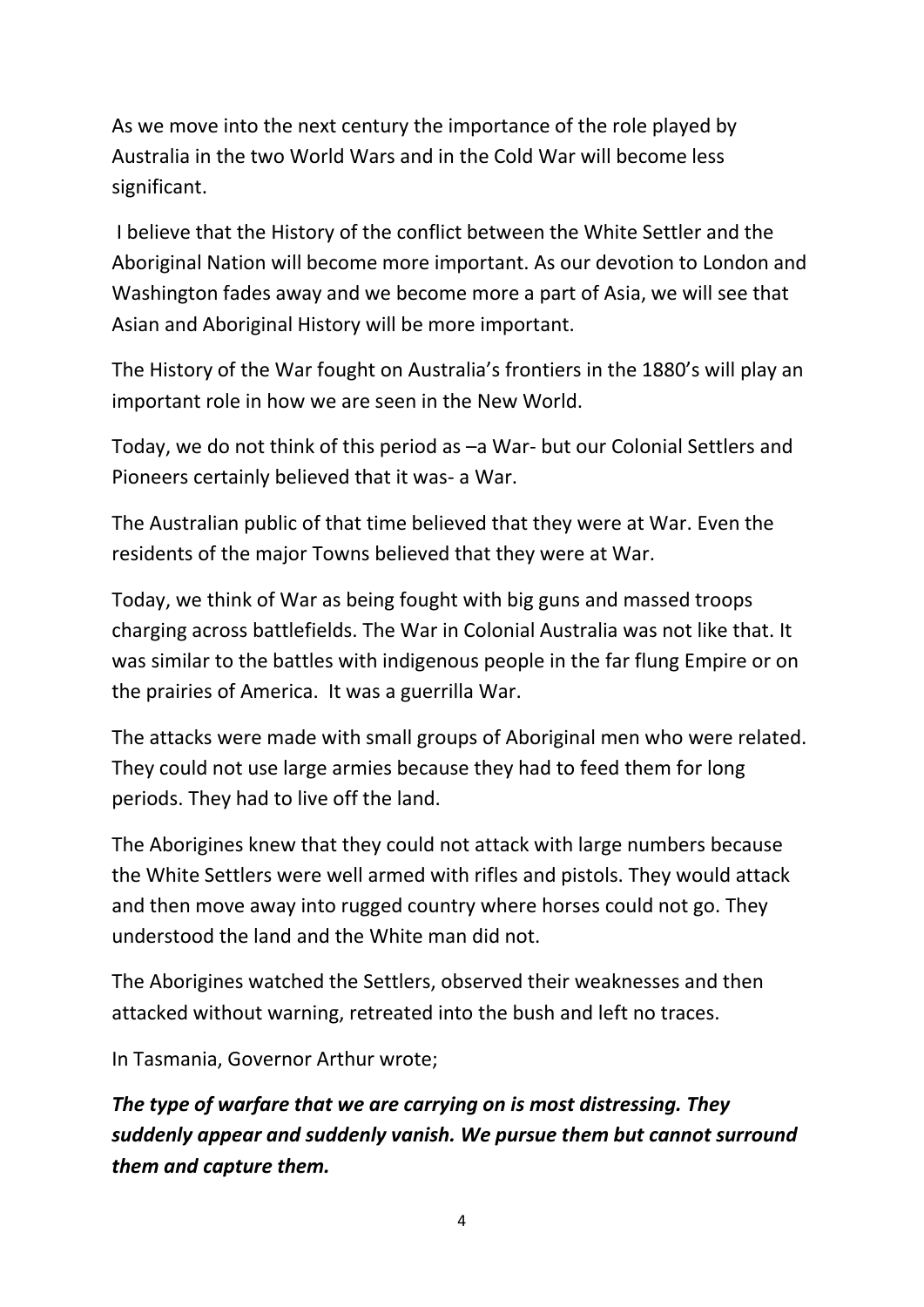Attacks occurred some-time after the Settlers had built their huts, planted their crops and built yards for their cattle. The cattle were driven off and the crops and huts were burned. Some of the Settlers stayed and rebuilt but many moved away, back to the Towns.

Once the Settler had moved away the Aboriginal people moved back onto their lands once again. They did not attack Settlers who were not on their land.

For the Settlers, fear and a passion for revenge caused the problem to spiral out of control. The two sides had no way of communicating and could not sit down and talk about their problem.

Some Settlers, however, made contact with the local Clan and were able to come to an Agreement which enabled both parties to use the land and not fight over it. Many of these agreements were upset by outside groups of Settlers who attacked any Aboriginal group they came across, after an attack on their property.

Aboriginals did not retreat into another area after their land had been occupied. They stayed in their land and were prepared to fight for it.

There were no Peace Treaties such as the Maoris had in New Zealand. There was an uneven sharing of the land by the Government which gave preference to the White Settler.

The Aborigines may have given up on their rights but they never ceded their lands or accepted the idea that it had ceased to be their Country.

It was only by forgetting that White Australians were able to overlook the violent foundation of their new Nation. Conflict broke out between the White Settlers and Aborigines within a few weeks of the founding of Sydney Town. This would last until 1928 when there was the last recorded massacre of *Walpiri* people at Coniston in Central Australia. This was not the last act of brutality but it is the last recorded act.

In 1788 there was the belief that Australia was *Terra Nullius* and that Aborigines had no claim to any form of Land Title. There was , therefore, no need for any form of Treaty. This would be overthrown by the *Mabo Judgement* in 1992.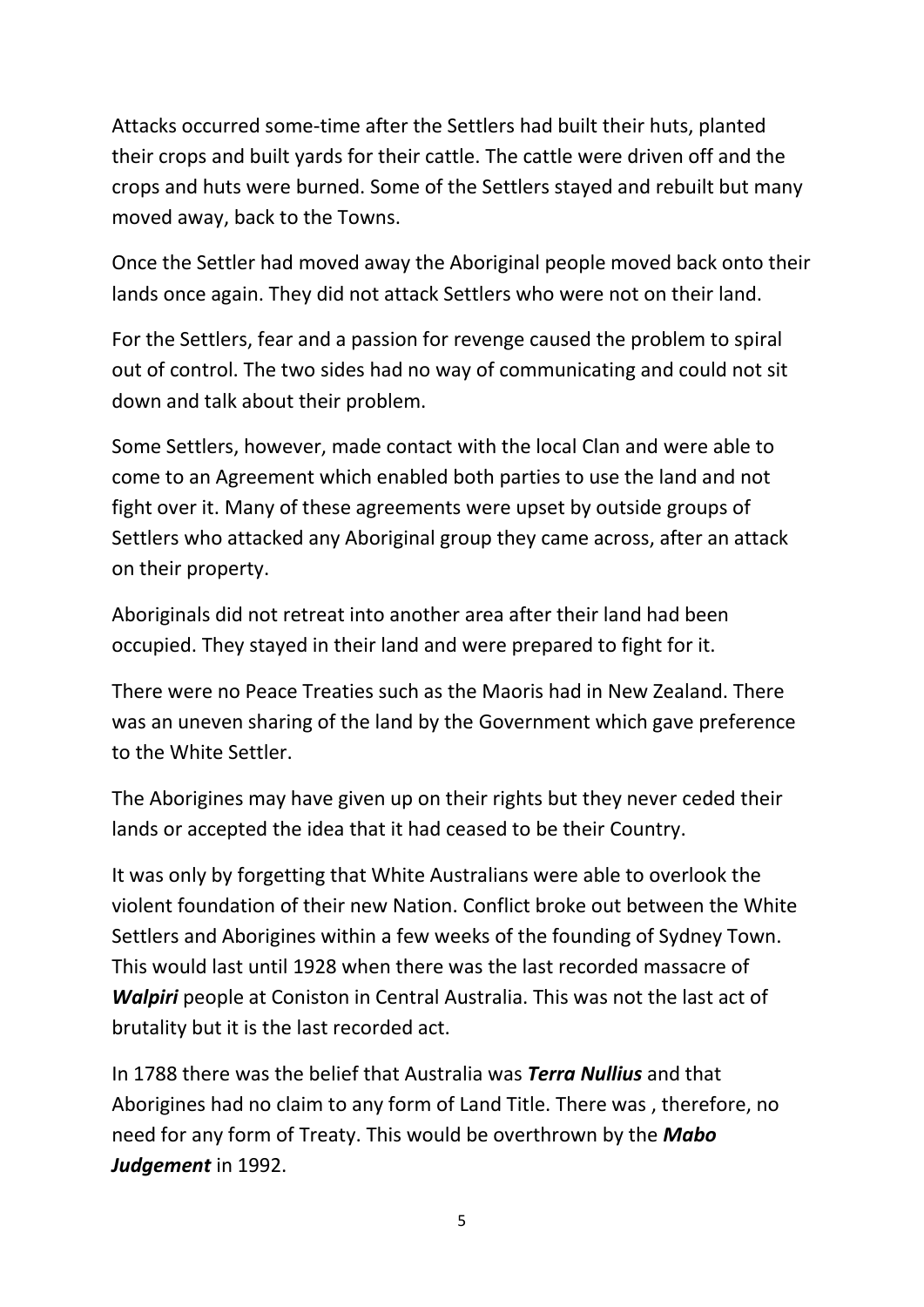Settlers began to move out of the major Towns to take up land and remove the Aboriginal people who had occupied their Country for over 40,000 years. They started from Sydney in 1790 , from Hobart in 1803, from Perth in 1829, from Adelaide in 1837and Brisbane in 1840. There was a move by Squatters into the Murray/Darling area in 1840. In Northern Western Australia the move to the East started in 1880 and they would meet up with the North Queenslanders moving to the West.

With modern guns and plenty of horses the Squatters were certain to prevail but it would not be an easy task as they were outnumbered by the Aboriginals.

The White people could avoid contact with the Aboriginals but their animals were easy game as there were no fences. The conflict was at first on a small scale but it was persistent.

The city newspapers added to the fear of the Aborigines with regular stories of White men being speared and white women being attacked. There were also lurid stories of Aboriginals being punished and poisoned food and water being left out for them to consume. Most of the stories were untrue but when did that ever stop our Press.

When gold was discovered in the 1850's , miners moved into the remote areas and Aboriginal Clans who had never had contact with White men were being forced from their land. The miners were usually in large groups and were safe from attack but many lone prospectors were easy targets for Aboriginal **Warriors** 

Farmers who cleared land on the edge of the rain forests in Queensland were regularly attacked by Aboriginals who were rarely seen by the Settlers.

On the coastal areas the *Sealers, Pearlers* and *beche de mere* hunters raided the small islands and some Coastal towns seeking women for sex and young men as slaves to dive in the deep waters.

The local Clans watched, waited and attacked these men as they came ashore

In the early years of the Nation,, most of the people were in the Towns on the Coast and the soldiers of the NSW Corps were there to guard the convicts and to put down any attacks by Aborigines.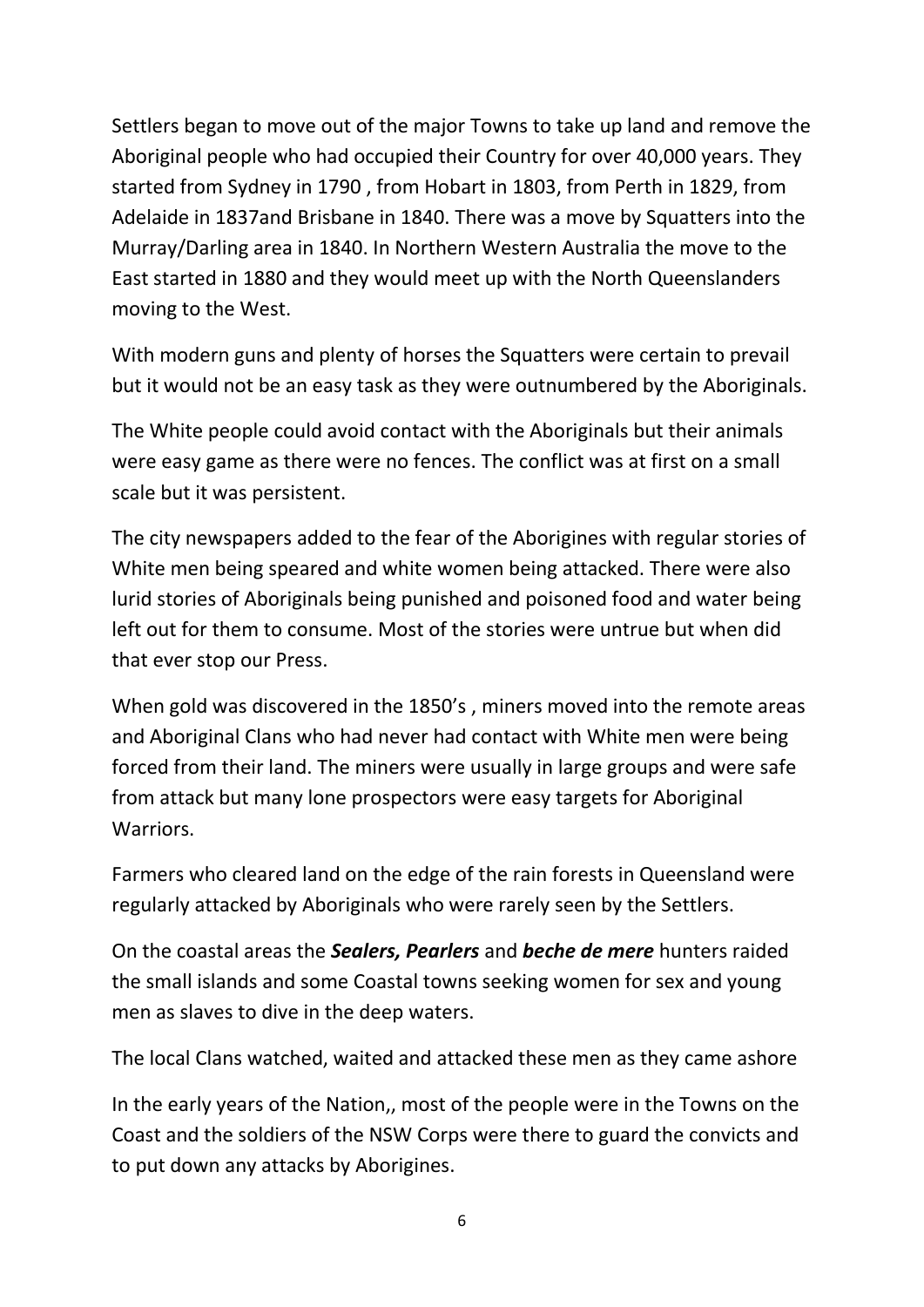Governor Phillip had been given orders to; *treat the Aborigines with Amity and kindness* but there was no question of him allowing the local people's hostility to compromise the new Colony.

In December 1790 a white hunting party was attacked and a convict was speared. Phillip ordered a squad of soldiers, led by *Lt. Watkin Tench*, to find the Aboriginals responsible. His orders were to;

## *Capture two members of the offending Tribe and kill 10 others. The heads of these 10 men were to be brought back to Sydney.*

*Lt. Tench* made two such expeditions but he failed to arrest any Aboriginals or to bring back any trophies.

In 1816 Governor Macquarie was faced with the problem of several White Settlers being attacked in the SW. Sydney area. He ordered 20 soldiers to;

## *Drive the hostile Aborigines across the Mountains . Those killed are to be hung in trees as a warning to others. If women and children are killed in this action it will strike terror among the Tribes.*

In 1835, Lt. Governor Sterling had a similar problem in Perth. He led a 25 man group of soldiers and Mounted Police to confront a large force of Aborigines at Pinjarra. The result was that over 60 Aborigines were killed.

In Tasmania in 1830, Governor Arthur led a force of 550 soldiers and 1,500 armed settlers on a campaign to kill as many Aborigines as they came across. This lasted for eight weeks and as well as taking most of the Islands men out of the workforce and costing half of the State's annual budget, it failed.

Arthur imposed Martial Law over Tasmania and this made Aboriginals *Enemies of the State who could be killed on sight by any citizen.*

The soldiers hated this operation as it meant that they had to spend many days tramping around in the bush and they knew that they were unable to match the Aboriginals in this situation. Their bright red tunics made them easy targets for the silent spear thrown by an enemy that they could not see.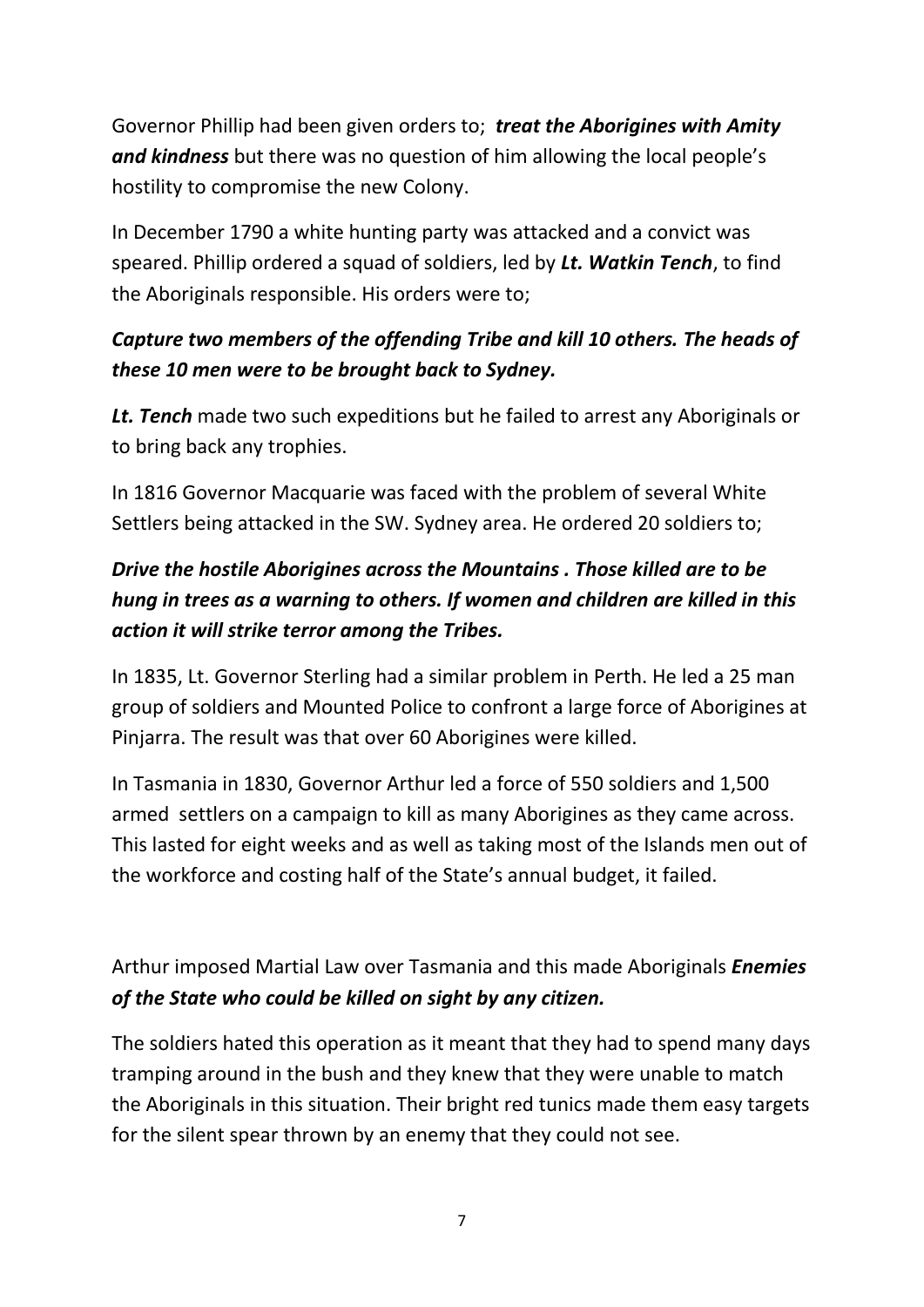Most soldiers tried to avoid these patrols and preferred to spend their time working with the settlers who spent much of their time in the local pub.

Governors Sterling and Arthur encourage the local settlers to always carry arms and to use them to kill any Aborigine that they came across.

When killings were made they were covered up by settlers and the Authorities. Bodies were burned and the culprits were usually sent to distant parts of the Colony until all enquiries were over.

If they were brought to trial they were never convicted as they had juries of their friends and the local Magistrates were usually bribed or were their friends.

Once the settlers were able to arm themselves there was no way that they would give up their weapons. 100 years later it was a huge problem which was not broken until there was a massacre at Port Arthur and PM Howard passed legislation to curb the ownership of guns,

The Dispatches and the Diaries of Governor Arthur have constant references to;

#### *The Lawless Warfare.*

#### *The Protracted Warfare.*

#### *The War with the Aboriginal People.*

Faced with the overwhelming evidence of *Frontier Conflict* all over the Australian Colonies, The British Government tried to rein in the violence in 1837 by issuing instructions that directly contradicted those given by the Colonial Secretary, Lord Bathurst, in 1825.

The Colonial Secretary in 1837, Lord Glenelg , declared that;

## *Australian Aborigines are protected by the Law and cannot be declared Aliens with whom a War can exist and against Her Majesties Troops they may exert belligerent right.*

This may have been the Legal point of view but in Australia it was another matter entirely. In 1856 the British Government gave the Eastern States of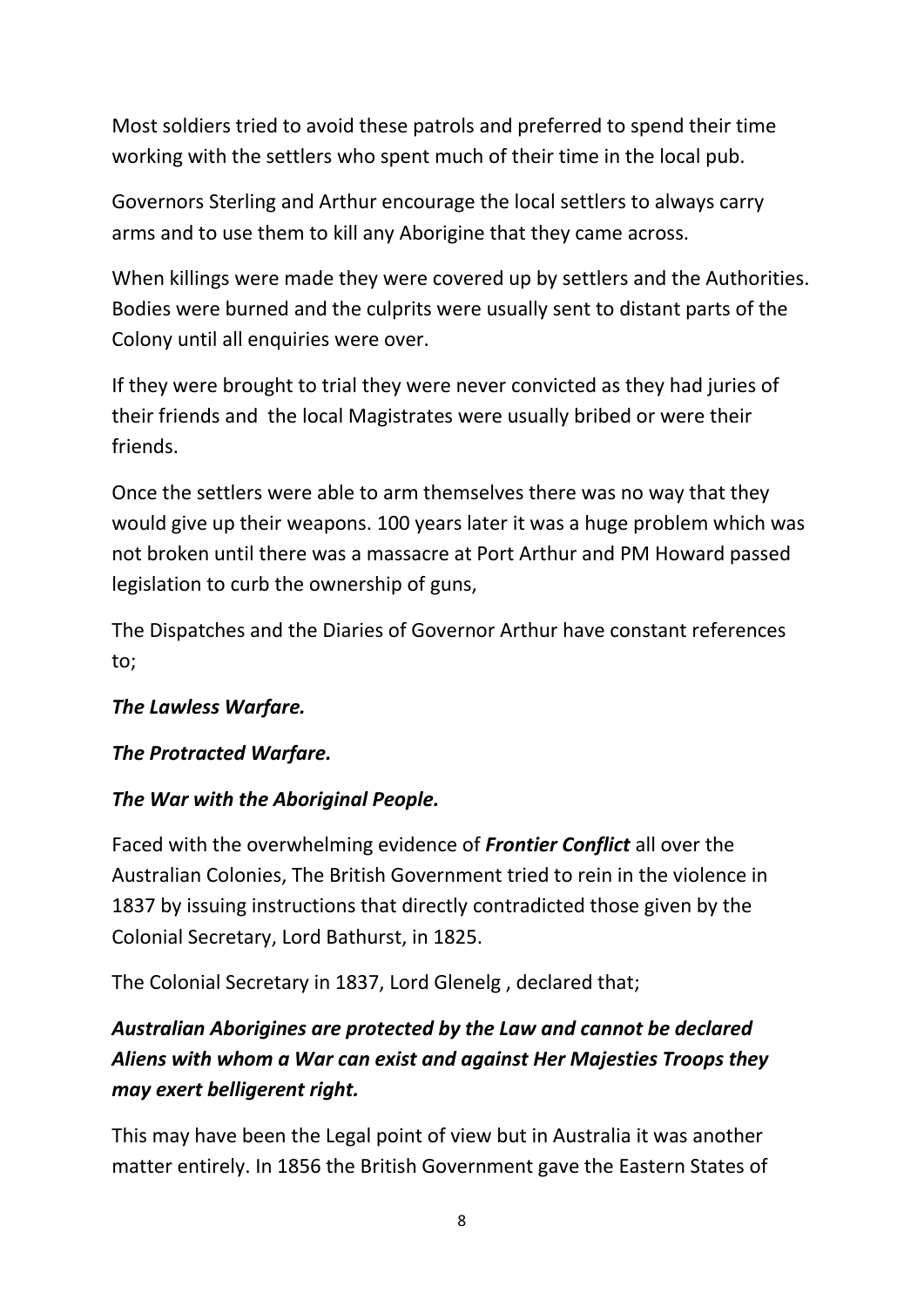Australia their own Parliaments and granted them a form of self-government. This would give the States total power over all Aborigines and this was despite the fact that there were many thousands of Aborigines living outside the boundaries of these States.

Frontier conflict continued as South Australian settlers moved North into the Northern Territory and Queensland which was no longer part of NSW.

In the 1820's Queensland was a penal settlement at Moreton Bay and settlers moved out to the lush Darling Downs in the 1840's. Many of these settlers had already been in conflict with the Aborigines in Northern NSW and they had many ideas about how to deal with them. They fully expected that there would be problems with the local Clans and they were ready to use any force that was necessary. They had decided that they would launch massive attacks on the Aborigines before they would attack them.

In Queensland the Aboriginal population was much bigger than in NSW as they had not been decimated by smallpox.

The Tribal Warriors were preparing for the attacks by the White settlers as the news of their coming was told by the NSW Clans. They also knew that the White men and women were armed with the latest rifles and pistols and that mass attacks were only likely to cause many deaths.

A Squatter from NSW told a mass meeting of settlers at Rockhampton that he and his family always carried guns wherever they went and were prepared to kill any Aboriginal that they saw. He said that this was *because the blacks would take their lives if they could.*

## *Another Settler told the audience that he had a dozen loaded rifles hanging up at strategic places in his house and barns and was always ready for an attack.*

Several prospectors said that to go without your gun, even for a few minutes, could cost you your life.

In 1864 there was a gathering of the Aboriginal Clans for peaceful purposes at Ipswich and there was over 1,000 men, women and children there. The local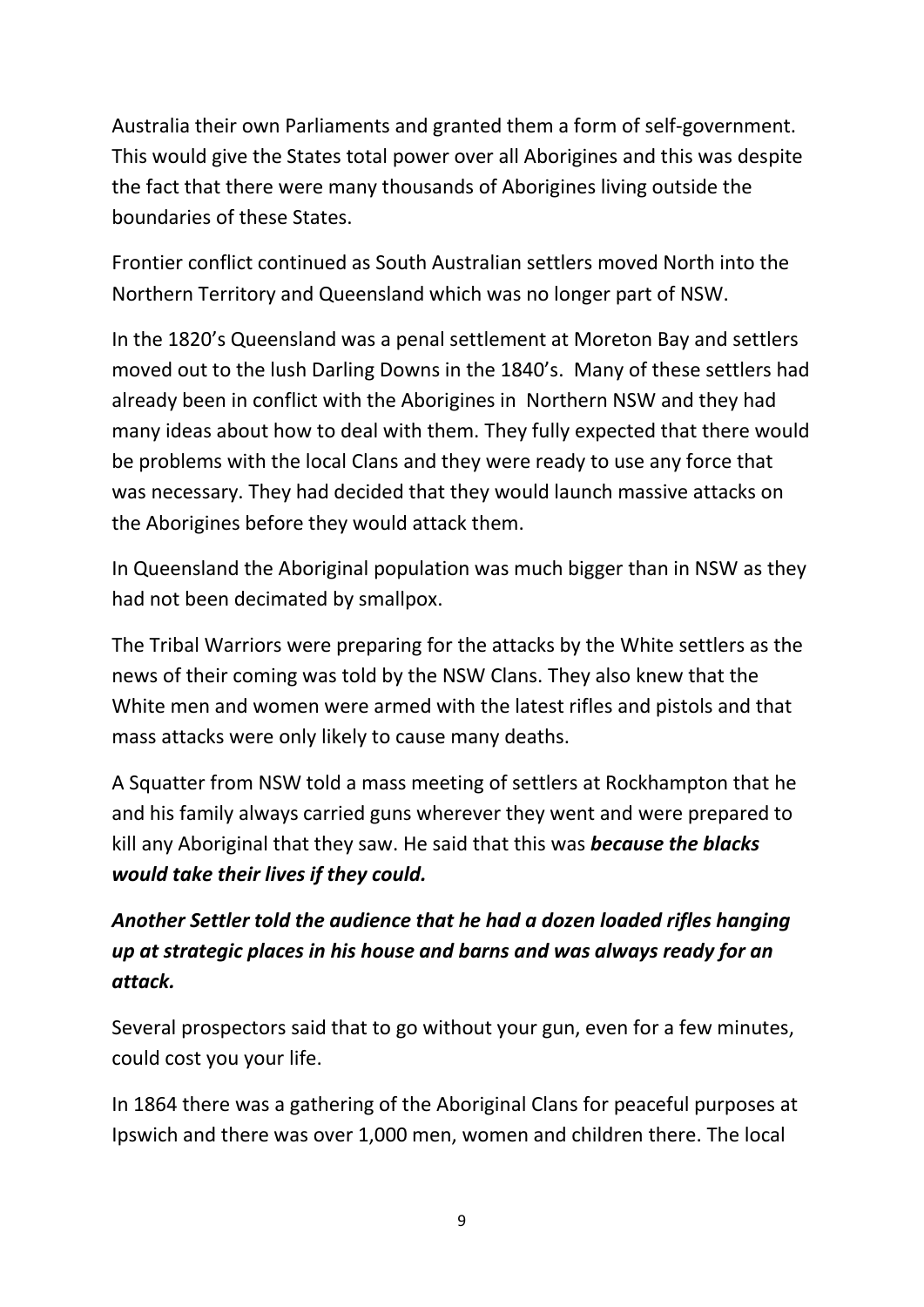Council advised all white families to fully arm themselves and be prepared for an attack.

#### *The Moreton Bay Courier* wrote in 1852;

## *The Aboriginal Tribes in this area are constantly in a state of war with white settlers.*

In the Queensland Parliament in 1861 The Hon J. Watts said.

#### *The people of Queensland must be considered to be at War with the blacks.*

*The Rockhampton Bulletin* in 1870 wrote;

### *The Aboriginal dead are not murder victims but have been killed in battle and on the battlefield that is our State.*

The main instrument of white aggression in Queensland was the Native Mounted Police Force. The horses enable the Troopers to run down the Aboriginals when they were seen in the distance. There was a Force of over 200 and they operated until the early 1900's .

They had a bloody reputation and they were used to clean out Aboriginal Camps. This was an illegal operation but it was never brought to the attention of the Courts or the Government.

There were many attacks made on Camps but there were never any witnesses.

In NSW and Tasmania farm workers were the target of Aboriginal attacks. Most of the workers were Convicts who had been allocated to the Squatters and the Settlers. They were forced to work as shepherds and farm workers in remote parts of the farms and were nor given guns to protect themselves. They worked in small groups and their living conditions were harsh. They were a long way from help if they were attacked. If they refused to do this work they could be sent to the chain gangs.

In the 1850's , Squatters took up land along the rivers of Queensland. In 1855 six stockmen were speared at Mt. Larcos Station. Eleven members of the Fraser family were killed and four women were raped at Hornet Bank Station.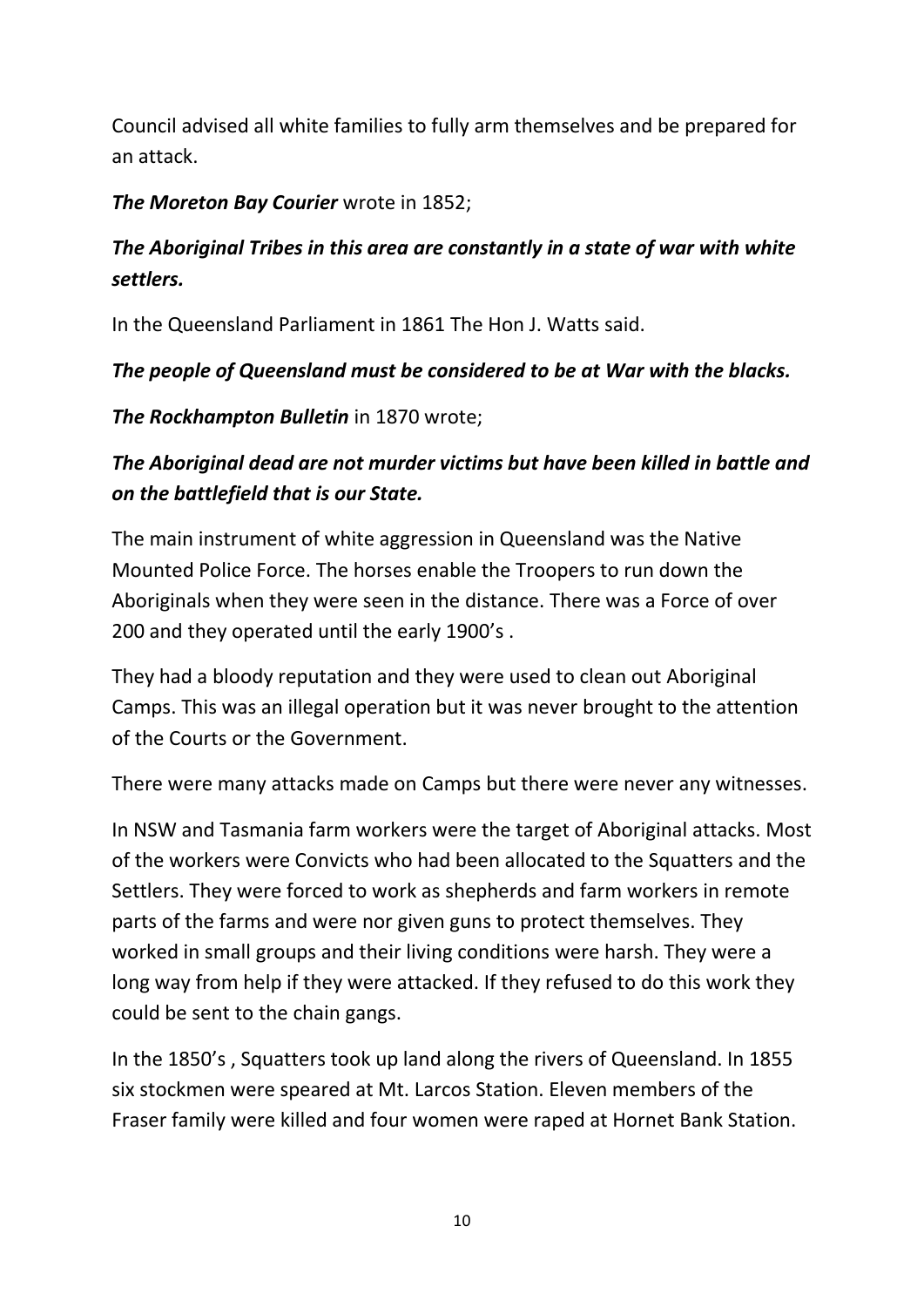In 1861 nineteen members of the Wills family and their servants were speared to death.

For all these deaths, massive reprisals were taken by parties of Settlers and Native Police.

In Perth in 1837 the Army left the Town unprotected when they marched away to search for Aboriginals inland. This alarmed the white population and Governor Sterling advised them to fully arm themselves and be prepared for attacks.

It is estimated that in the period from 1830 to 1900 over 2,500 Settlers were killed by Aborigines and possibly double that number of Aborigines were killed. There are fairly accurate records of the numbers of White people killed but there few records of the total number of Aborigines who died.

There was very little interest shown by Australians of what was happening to the Aboriginal population after 1900 as it was widely believed that they would all die out by 1930.

By 1980 writers were producing books about the Frontier Wars and Professor Henry Reynolds caused a controversy when he wrote that at least 20,000 Aborigines were killed in the conflict.

In 2005 a new work by Tony Roberts , *A History of the Gulf Country to 1900,*  was the result of 30 years of research and it gave a compelling picture of of the era of Pioneer settlement and the conflict with the Aboriginal Clans who were in 15 language groups.

Roberts listed 53 sites where there were massive killings of Aborigines and calculated that there were many others. He concluded that there were 30 Aborigines killed for every White Settler killed. He also stated that one fifth of the total Aboriginal population of the area was wiped out.

Another report by Rob Foster in South Australia came to a similar conclusion.

Queensland, however, is the Colony that had the most intense and enduring conflict. It was a vast area of 1.8 million square kilometres and before the White men arrived it had 250,000 Aboriginals in over 100 Tribal groups.